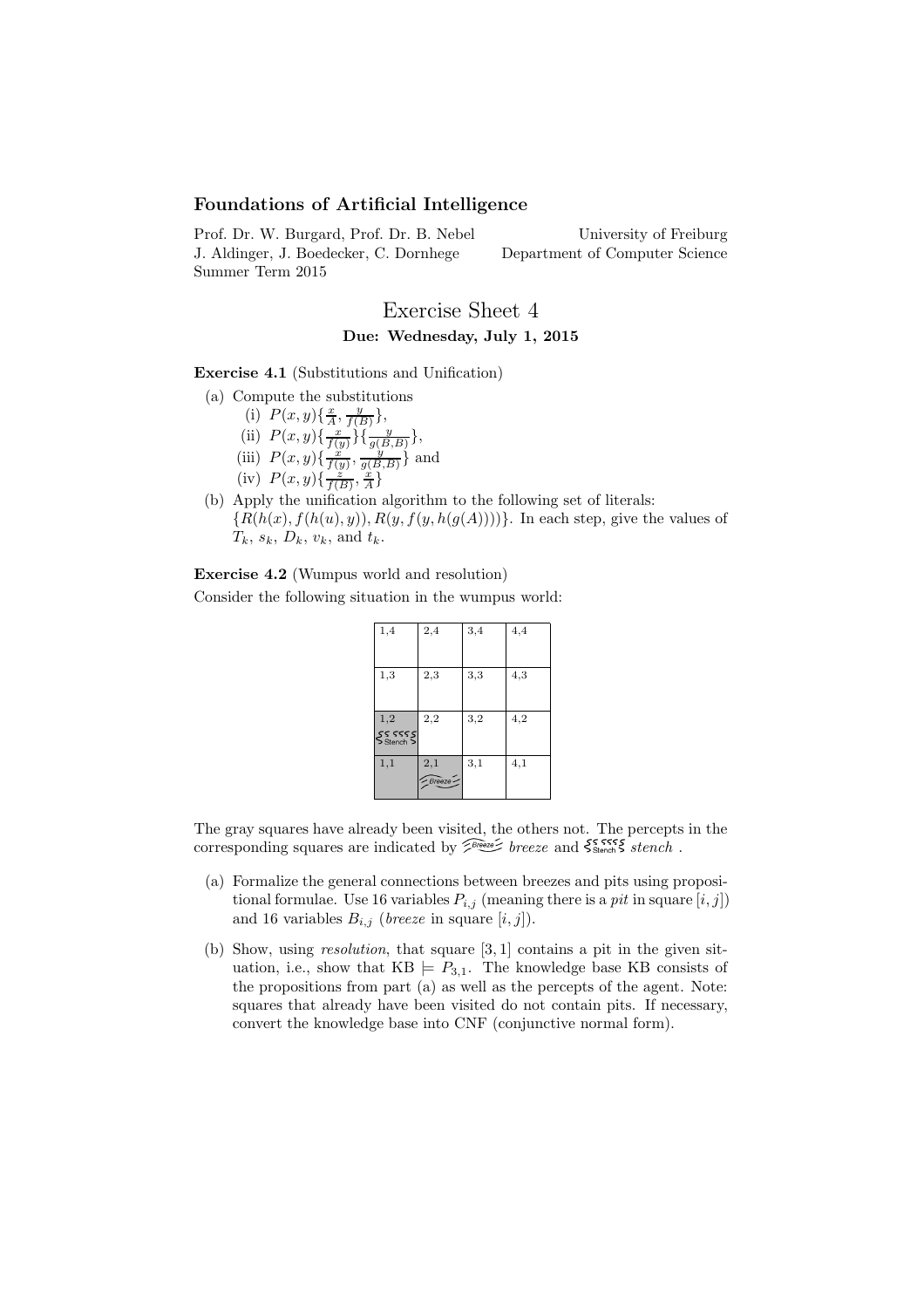Exercise 4.3 (Planning in the wumpus world) Consider the following initial state in the wumpus world:

| 1,4                  | 2,4                  | 3,4      | 4.4                  |
|----------------------|----------------------|----------|----------------------|
| SS 5555<br>Sitench 5 |                      | Breeze - | PIT                  |
| 1,3                  | 2,3                  | 3,3      | 4,3<br>$\leq$ Breeze |
| 흛<br>∠ی∈             | SS 5555<br>Sitench > |          | Gold                 |
| 1,2                  | 2,2                  | 3,2      | 4,2                  |
| 55555<br>Sstench S   |                      | Breeze   |                      |
| 1.1                  | 2,1                  | 3,1      | 4,1                  |
|                      | Breeze -             | PIT      | $- Breeze$           |

The agent in square [1, 1] did not attend the "Action Planning" lecture, thus, he isn't able to solve planning tasks with partial observability. Additionally he is more excited about hunting the wumpus than about finding gold. Therefore, we define the planning problem  $as^1$  $as^1$ : Initial state  $\mathcal{I}:$ 

```
{connected([1, 1], [2, 1]), connected([2, 1], [3, 1]), \ldots,}connected([4, 3], [4, 4]), \text{at}(agent, [1, 1]), \text{at}(wumpus, [1, 3]),at(pit, [3, 1]), at(pit, [4, 4]), arrowleft, agent_alive\}
```
Operators O:

```
Move(x, y)PRE :at(agent, x) \wedge connected(x, y) \wedge agent_alive
EFF : at(wumpus, y) \triangleright ¬agent_alive,
       at(pit, y) \triangleright \neg agent\_alive,at(agent, y),\negat(agent, x)
```

```
\text{Show}(x, y)PRE :at(agent, x) \land connected(x, y) \land arrowleft \land agent_alive
 EFF : at(wumpus, y) \triangleright scream,
        ¬arrowleft
```
Goal  $\mathcal{G}$ :

scream ∧ agent alive

<span id="page-1-0"></span><sup>&</sup>lt;sup>1</sup> stench, breeze and gold will not be formalized here and serve only for the purpose of illustration (or confusion?).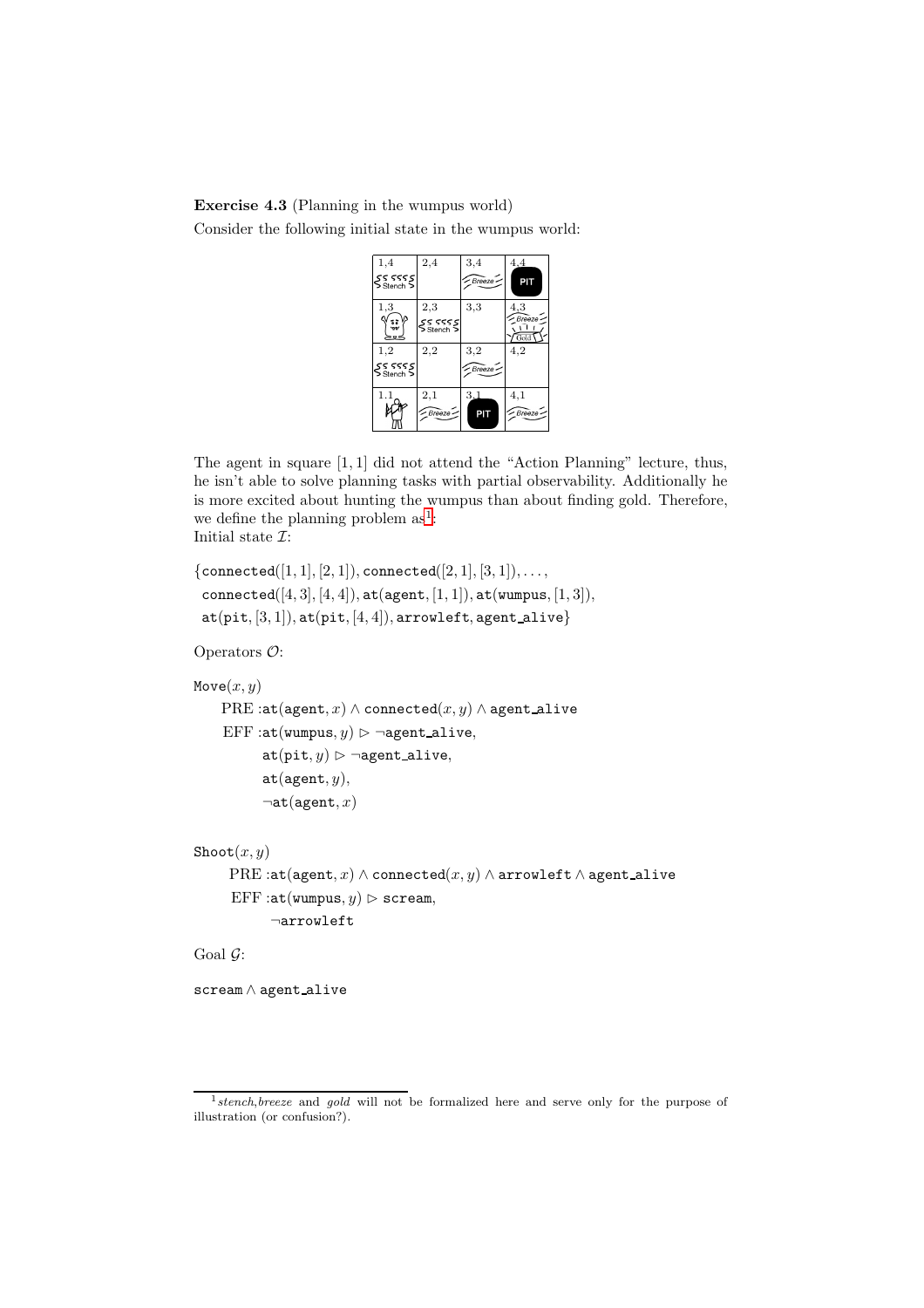(a) Suppose, you want to solve a simplified, monotonic planning problem by ignoring negative effects (aka. the "delete relaxation") in order to calculate a heuristic.

Specify the operators of the relaxed planning task.

(b) Sketch the first two levels of the relaxed planning graph. Facts that do not change in the relaxed problem, e.g. agent alive,  $at(pit, x)$  and connected(x, y) can be omitted (In the initial state in layer F0 you only have to sketch the fact  $at(agent, [1, 1])$ .

To further simplify the problem, you may compile away the conditional effect  $at(wumpus, y) >$  scream of Shoot $(x, y)$  by moving the effect precon-dition to the operator precondition<sup>[2](#page-2-0)</sup>.

(c) Contrary to the PlanGraph method presented in the lecture, actions cannot be conflicting in a relaxed planning problem since they neither contain negative preconditions nor negative effects. Therefore, relaxed plans can be found more easily and thus be used to derive heuristic estimates. Specify the relaxed plan. Is this plan also applicable in the original problem?

## Exercise 4.4 (Allen's Interval Calculus)

(a) In general, the composition of two binary relations R and S (over X) is defined as

 $R \circ S = \{(x, z) \mid \exists y \in X \text{ such that } (x, y) \in R \text{ and } (y, z) \in S\}.$ 

Allen's interval calculus is closed under composition which means that every composition of Allen relations (also for unions of the 13 base relations) can be represented as union of base relations. For example,  $f \circ s = d$ because for arbitrary intervals  $A, B$  and  $C$  with  $A f B$  and  $B s C$  it must hold that AdC. Note that in general the composition of two base relations needs not to result in a single base relation, as you can see from the example  $f^{-1} \circ d = (o, d, s)$ . Determine the following compositions:

- $(1)$   $o \circ m$
- $(2)$  m  $\circ$  f
- $(3)$   $(o, m) \circ f$
- (b) The composition is also used for the constraint propagation technique. Use this technique to make the following constraint network 3-consistent.

Hint: If there is no directed edge from one interval to another one, this implicitly implies that the all-relation (the union of all 13 base relations) holds for these intervals. You may use in your solution that  $(IRJ, ISJ)^{-1} = (IR^{-1}J, IS^{-1}J)$  (for intervals I, J and R, S base relations of Allen's interval calculus).

<span id="page-2-0"></span><sup>2</sup>When compiling away conditional effects, usually two operators (one with the effect condition and one with the negated effect condition) are created. However, Shoot' $(x, y) = \langle \text{PRE} :$ at(agent, x),  $\neg$ at(wumpus, y), ... EFF : Ø) does not have any effect and might be excluded here as a result.